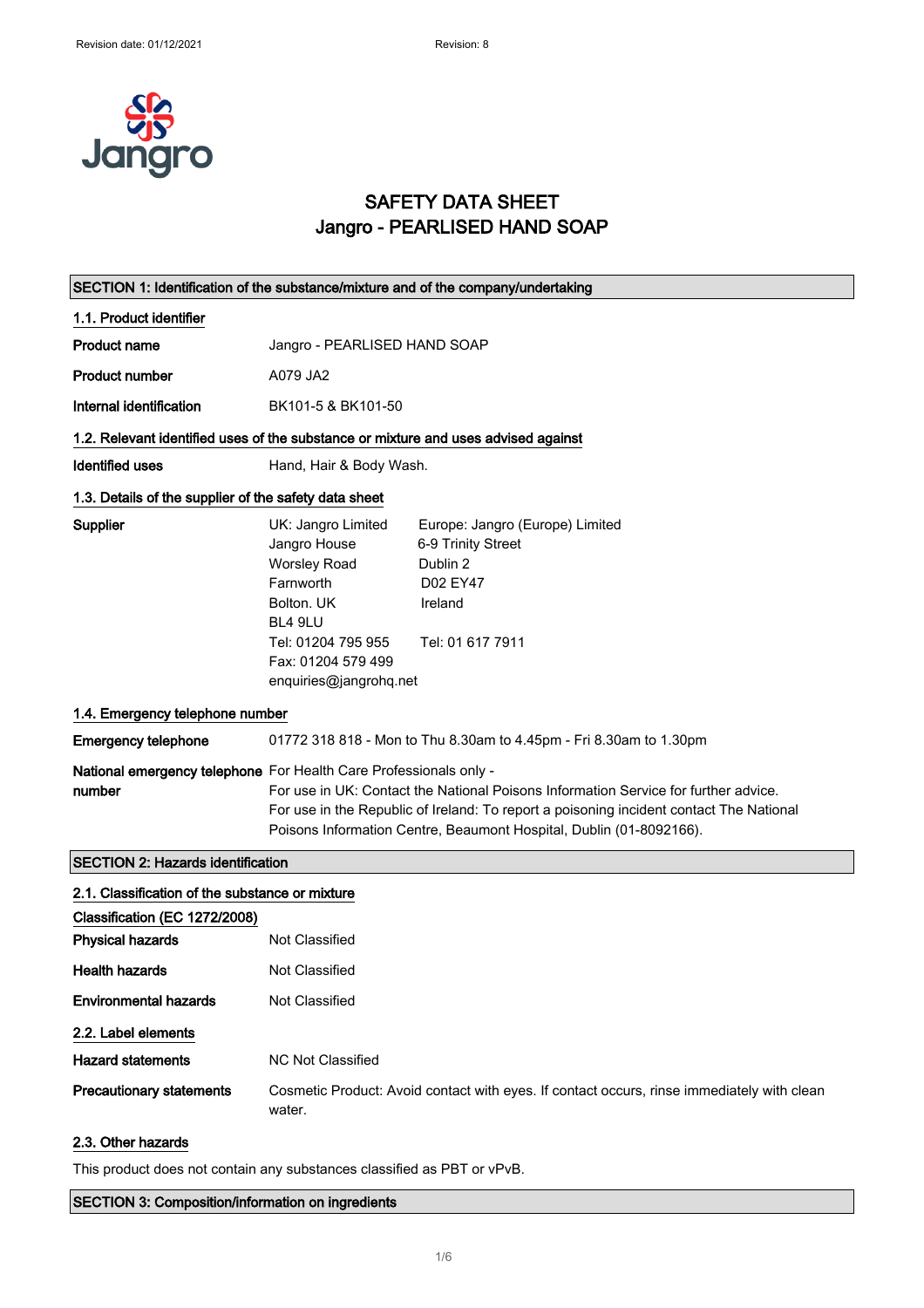### 3.2. Mixtures

| <b>Composition comments</b> | The ingredients are present in non-hazardous concentrations. A079 is a Cosmetic Product<br>which contains: Agua, Sodium Laureth Sulfate, Sodium Chloride, Cocamide DEA, Glycol |
|-----------------------------|--------------------------------------------------------------------------------------------------------------------------------------------------------------------------------|
|                             | Stearate, Glycerin, Parfum, Linalool, Hexyl Cinnamal, Benzyl Alcohol,                                                                                                          |
|                             | Chloromethylisothiazolinone, Methylisothiazolinone, Triethylene Glycol, Propylene Glycol,                                                                                      |
|                             | Magnesium Chloride, Magnesium Nitrate, CI 45100.                                                                                                                               |
|                             |                                                                                                                                                                                |

### SECTION 4: First aid measures

### 4.1. Description of first aid measures

| Inhalation                                                                      | Unlikely route of exposure as the product does not contain volatile substances. If spray/mist<br>has been inhaled, proceed as follows. Move affected person to fresh air and keep warm and<br>at rest in a position comfortable for breathing. |  |
|---------------------------------------------------------------------------------|------------------------------------------------------------------------------------------------------------------------------------------------------------------------------------------------------------------------------------------------|--|
| Ingestion                                                                       | Do not induce vomiting. Give plenty of water to drink. Get medical attention if any discomfort<br>continues.                                                                                                                                   |  |
| Skin contact                                                                    | Rinse with water.                                                                                                                                                                                                                              |  |
| Eye contact                                                                     | Rinse immediately with plenty of water. Get medical attention promptly if symptoms occur<br>after washing.                                                                                                                                     |  |
|                                                                                 | 4.2. Most important symptoms and effects, both acute and delayed                                                                                                                                                                               |  |
| <b>General information</b>                                                      | The severity of the symptoms described will vary dependent on the concentration and the<br>length of exposure.                                                                                                                                 |  |
| Inhalation                                                                      | No specific symptoms known.                                                                                                                                                                                                                    |  |
| Ingestion                                                                       | No specific symptoms known. But - May cause discomfort if swallowed.                                                                                                                                                                           |  |
| Skin contact                                                                    | No specific symptoms known. But prolonged or excessively repeated skin contact could lead<br>to removal of natural oils from skin.                                                                                                             |  |
| Eye contact                                                                     | No specific symptoms known. Prolonged contact may cause redness and/or tearing.                                                                                                                                                                |  |
| 4.3. Indication of any immediate medical attention and special treatment needed |                                                                                                                                                                                                                                                |  |
|                                                                                 |                                                                                                                                                                                                                                                |  |
| Notes for the doctor                                                            | Treat symptomatically.                                                                                                                                                                                                                         |  |
| <b>SECTION 5: Firefighting measures</b>                                         |                                                                                                                                                                                                                                                |  |
| 5.1. Extinguishing media                                                        |                                                                                                                                                                                                                                                |  |
| Suitable extinguishing media                                                    | The product is not flammable. Use fire-extinguishing media suitable for the surrounding fire.                                                                                                                                                  |  |
| 5.2. Special hazards arising from the substance or mixture                      |                                                                                                                                                                                                                                                |  |
| Specific hazards                                                                | Thermal decomposition or combustion products may include the following substances:<br>Irritating gases or vapours.                                                                                                                             |  |
| 5.3. Advice for firefighters                                                    |                                                                                                                                                                                                                                                |  |
| Special protective equipment<br>for firefighters                                | Wear positive-pressure self-contained breathing apparatus (SCBA) and appropriate protective<br>clothing.                                                                                                                                       |  |
| <b>SECTION 6: Accidental release measures</b>                                   |                                                                                                                                                                                                                                                |  |
|                                                                                 | 6.1. Personal precautions, protective equipment and emergency procedures                                                                                                                                                                       |  |
| <b>Personal precautions</b>                                                     | Avoid contact with eyes. No special protective clothing. (See Sec 8)                                                                                                                                                                           |  |
| 6.2. Environmental precautions                                                  |                                                                                                                                                                                                                                                |  |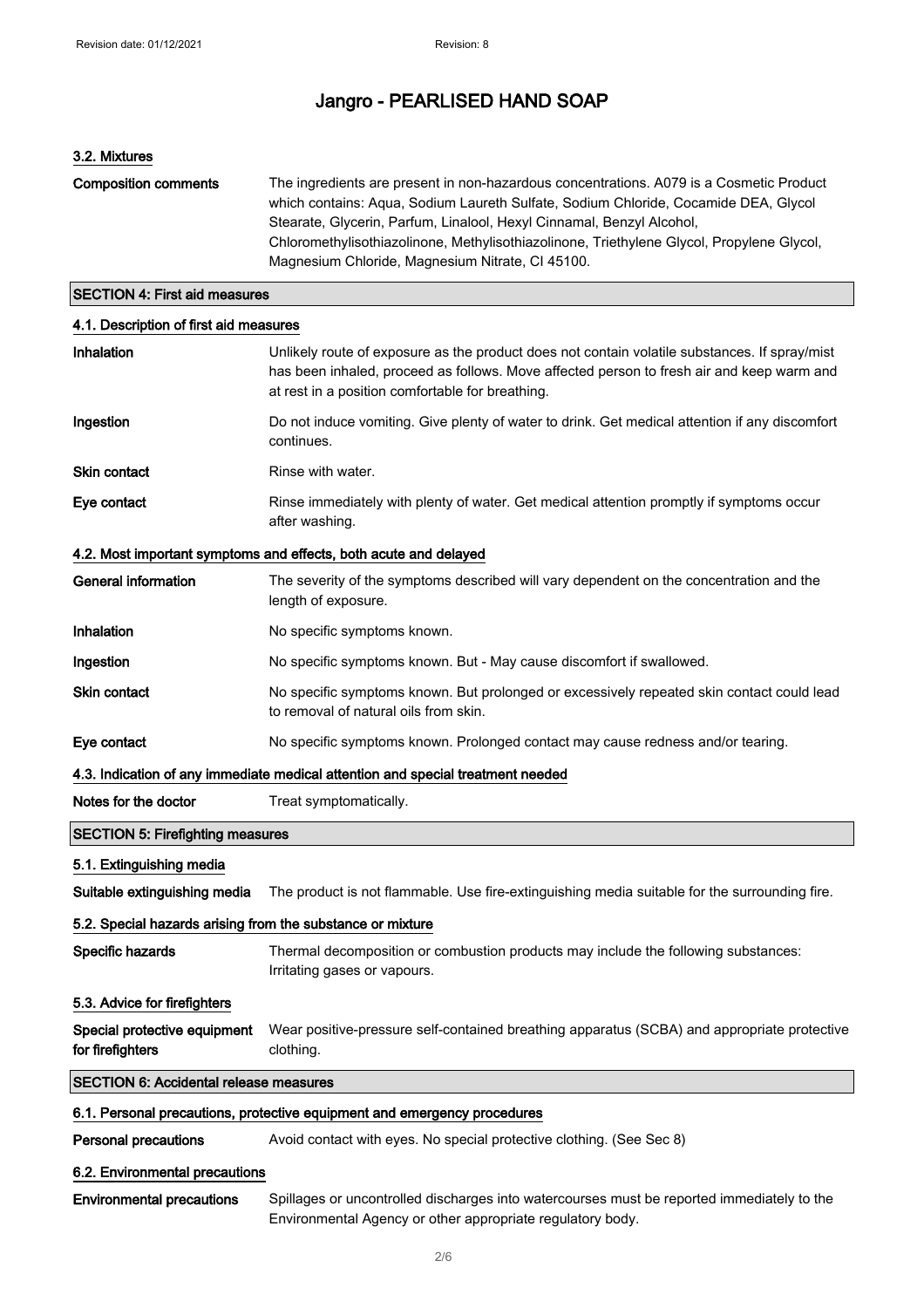## 6.3. Methods and material for containment and cleaning up

| Methods for cleaning up                                    | Small Spillages: Flush away spillage with plenty of water. Large Spillages: Contain and<br>absorb spillage with sand, earth or other non-combustible material. Collect and place in<br>suitable waste disposal containers and seal securely. |  |  |  |  |
|------------------------------------------------------------|----------------------------------------------------------------------------------------------------------------------------------------------------------------------------------------------------------------------------------------------|--|--|--|--|
| 6.4. Reference to other sections                           |                                                                                                                                                                                                                                              |  |  |  |  |
| Reference to other sections                                | For personal protection, see Section 8.                                                                                                                                                                                                      |  |  |  |  |
|                                                            | <b>SECTION 7: Handling and storage</b>                                                                                                                                                                                                       |  |  |  |  |
| 7.1. Precautions for safe handling                         |                                                                                                                                                                                                                                              |  |  |  |  |
| <b>Usage precautions</b>                                   | Avoid contact with eyes.                                                                                                                                                                                                                     |  |  |  |  |
|                                                            | 7.2. Conditions for safe storage, including any incompatibilities                                                                                                                                                                            |  |  |  |  |
| <b>Storage precautions</b>                                 | Keep only in the original container in a cool, well-ventilated place. Store away from the<br>following materials: Oxidising materials.                                                                                                       |  |  |  |  |
| 7.3. Specific end use(s)                                   |                                                                                                                                                                                                                                              |  |  |  |  |
| Specific end use(s)                                        | The identified uses for this product are detailed in Section 1.2.                                                                                                                                                                            |  |  |  |  |
| Usage description                                          | See Product Information Sheet & Label for detailed use of this product.                                                                                                                                                                      |  |  |  |  |
| <b>SECTION 8: Exposure controls/Personal protection</b>    |                                                                                                                                                                                                                                              |  |  |  |  |
| 8.1. Control parameters                                    |                                                                                                                                                                                                                                              |  |  |  |  |
| Ingredient comments                                        | No exposure limits known for ingredient(s).                                                                                                                                                                                                  |  |  |  |  |
| 8.2. Exposure controls                                     |                                                                                                                                                                                                                                              |  |  |  |  |
| Appropriate engineering<br>controls                        | Not relevant.                                                                                                                                                                                                                                |  |  |  |  |
| Eye/face protection                                        | No specific eye protection required during normal use.                                                                                                                                                                                       |  |  |  |  |
| Hand protection                                            | Hand protection not required.                                                                                                                                                                                                                |  |  |  |  |
| Other skin and body<br>protection                          | None required.                                                                                                                                                                                                                               |  |  |  |  |
| <b>Respiratory protection</b>                              | Respiratory protection not required.                                                                                                                                                                                                         |  |  |  |  |
| <b>SECTION 9: Physical and chemical properties</b>         |                                                                                                                                                                                                                                              |  |  |  |  |
| 9.1. Information on basic physical and chemical properties |                                                                                                                                                                                                                                              |  |  |  |  |
| Appearance                                                 | Viscous liquid.                                                                                                                                                                                                                              |  |  |  |  |
| Colour                                                     | Pearlised Pink.                                                                                                                                                                                                                              |  |  |  |  |
| Odour                                                      | Floral.                                                                                                                                                                                                                                      |  |  |  |  |
| рH                                                         | pH (concentrated solution): 7.40                                                                                                                                                                                                             |  |  |  |  |
| <b>Melting point</b>                                       | $0^{\circ}$ C                                                                                                                                                                                                                                |  |  |  |  |
| Initial boiling point and range                            | 101°C @ 760 mm Hg                                                                                                                                                                                                                            |  |  |  |  |
| Flash point                                                | Boils without flashing.                                                                                                                                                                                                                      |  |  |  |  |
| <b>Relative density</b>                                    | 1.029 @ 20°C                                                                                                                                                                                                                                 |  |  |  |  |
| Solubility(ies)                                            | Soluble in water.                                                                                                                                                                                                                            |  |  |  |  |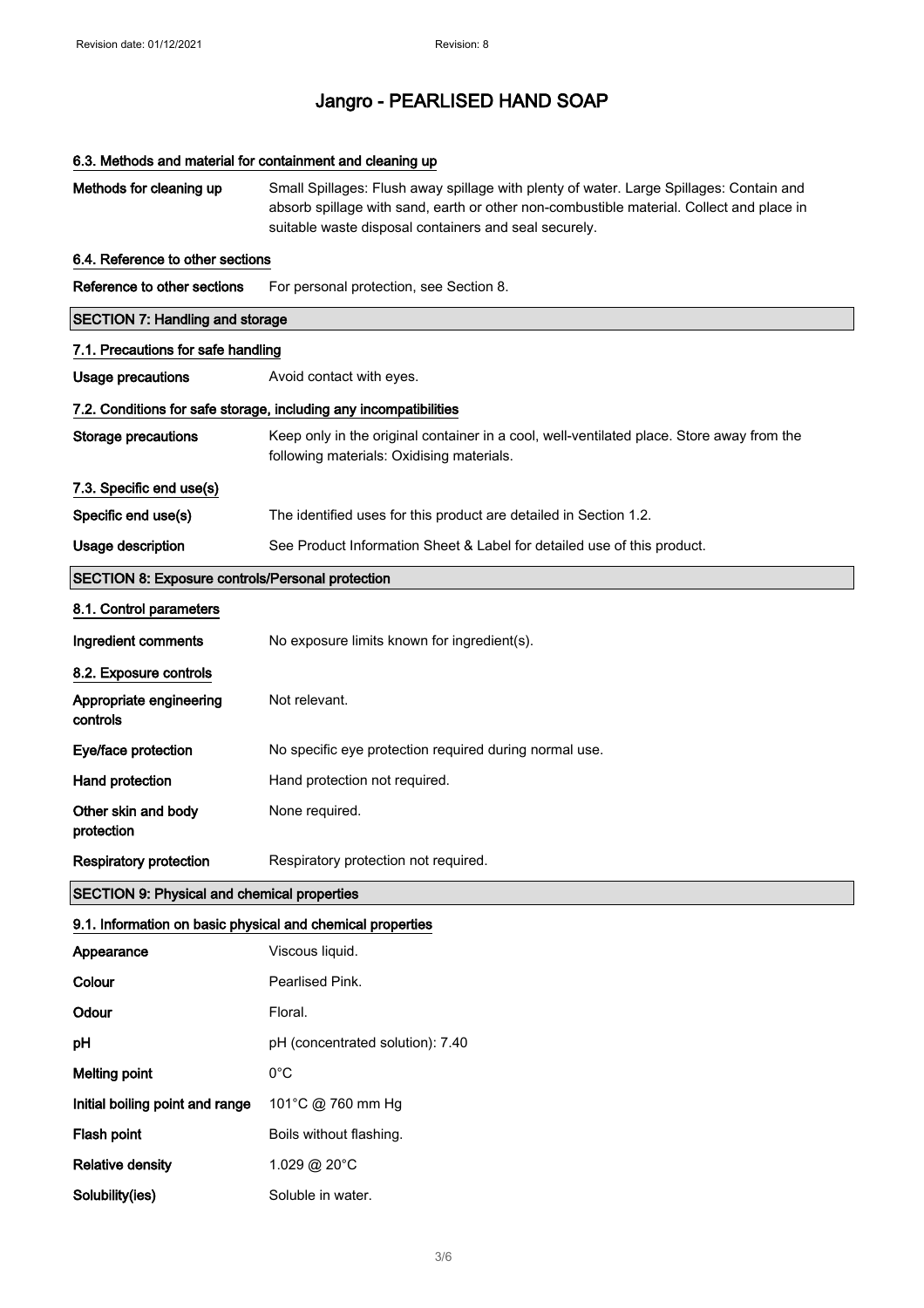### 9.2. Other information

| Other information                            | None.                                                                                                                                                                                                                                                                                    |  |
|----------------------------------------------|------------------------------------------------------------------------------------------------------------------------------------------------------------------------------------------------------------------------------------------------------------------------------------------|--|
| <b>SECTION 10: Stability and reactivity</b>  |                                                                                                                                                                                                                                                                                          |  |
| 10.1. Reactivity                             |                                                                                                                                                                                                                                                                                          |  |
| <b>Reactivity</b>                            | There are no known reactivity hazards associated with this product.                                                                                                                                                                                                                      |  |
| 10.2. Chemical stability                     |                                                                                                                                                                                                                                                                                          |  |
| <b>Stability</b>                             | No particular stability concerns.                                                                                                                                                                                                                                                        |  |
| 10.3. Possibility of hazardous reactions     |                                                                                                                                                                                                                                                                                          |  |
| Possibility of hazardous<br>reactions        | See sections 10.1, 10.4 & 10.5                                                                                                                                                                                                                                                           |  |
| 10.4. Conditions to avoid                    |                                                                                                                                                                                                                                                                                          |  |
| <b>Conditions to avoid</b>                   | There are no known conditions that are likely to result in a hazardous situation.                                                                                                                                                                                                        |  |
| 10.5. Incompatible materials                 |                                                                                                                                                                                                                                                                                          |  |
| Materials to avoid                           | No specific material or group of materials is likely to react with the product to produce a<br>hazardous situation.                                                                                                                                                                      |  |
| 10.6. Hazardous decomposition products       |                                                                                                                                                                                                                                                                                          |  |
| Hazardous decomposition<br>products          | No known hazardous decomposition products.                                                                                                                                                                                                                                               |  |
| <b>SECTION 11: Toxicological information</b> |                                                                                                                                                                                                                                                                                          |  |
| 11.1. Information on toxicological effects   |                                                                                                                                                                                                                                                                                          |  |
| <b>Toxicological effects</b>                 | We have not carried out any animal testing for this product. Any ATE figures quoted below are<br>from Toxicity Classifications that have been carried out using ATE (Acute Toxicity Estimate)<br>Calculation Method using LD50 or ATE figures provided by the Raw Material Manufacturer. |  |
| Other health effects                         | Low oral toxicity, but ingestion may cause irritation of the gastro-intestinal tract.                                                                                                                                                                                                    |  |
| <b>SECTION 12: Ecological information</b>    |                                                                                                                                                                                                                                                                                          |  |
| Ecotoxicity                                  | Not regarded as dangerous for the environment.                                                                                                                                                                                                                                           |  |
| 12.1. Toxicity                               |                                                                                                                                                                                                                                                                                          |  |
| <b>Toxicity</b>                              | We have not carried out any Aquatic testing, therefore we have no Aquatic Toxicity Data<br>specifically for this product. The Aquatic Toxicity Data, where provided by the raw material<br>manufacturer for ingredients with aquatic toxicity, can be made available on request.         |  |
| 12.2. Persistence and degradability          |                                                                                                                                                                                                                                                                                          |  |
| Persistence and degradability                | The surfactant(s) contained in this product complies(comply) with the biodegradability criteria<br>as laid down in Regulation (EC) No. 648/2004 on detergents. and UK Regulation: SI 2020 No.<br>1617 "The Detergents (Amendment) (EU Exit) Regulations 2020".                           |  |
| 12.3. Bioaccumulative potential              |                                                                                                                                                                                                                                                                                          |  |
| <b>Bioaccumulative potential</b>             | The product does not contain any substances expected to be bioaccumulating.                                                                                                                                                                                                              |  |
| 12.4. Mobility in soil                       |                                                                                                                                                                                                                                                                                          |  |
| <b>Mobility</b>                              | Not known.                                                                                                                                                                                                                                                                               |  |
| 12.5. Results of PBT and vPvB assessment     |                                                                                                                                                                                                                                                                                          |  |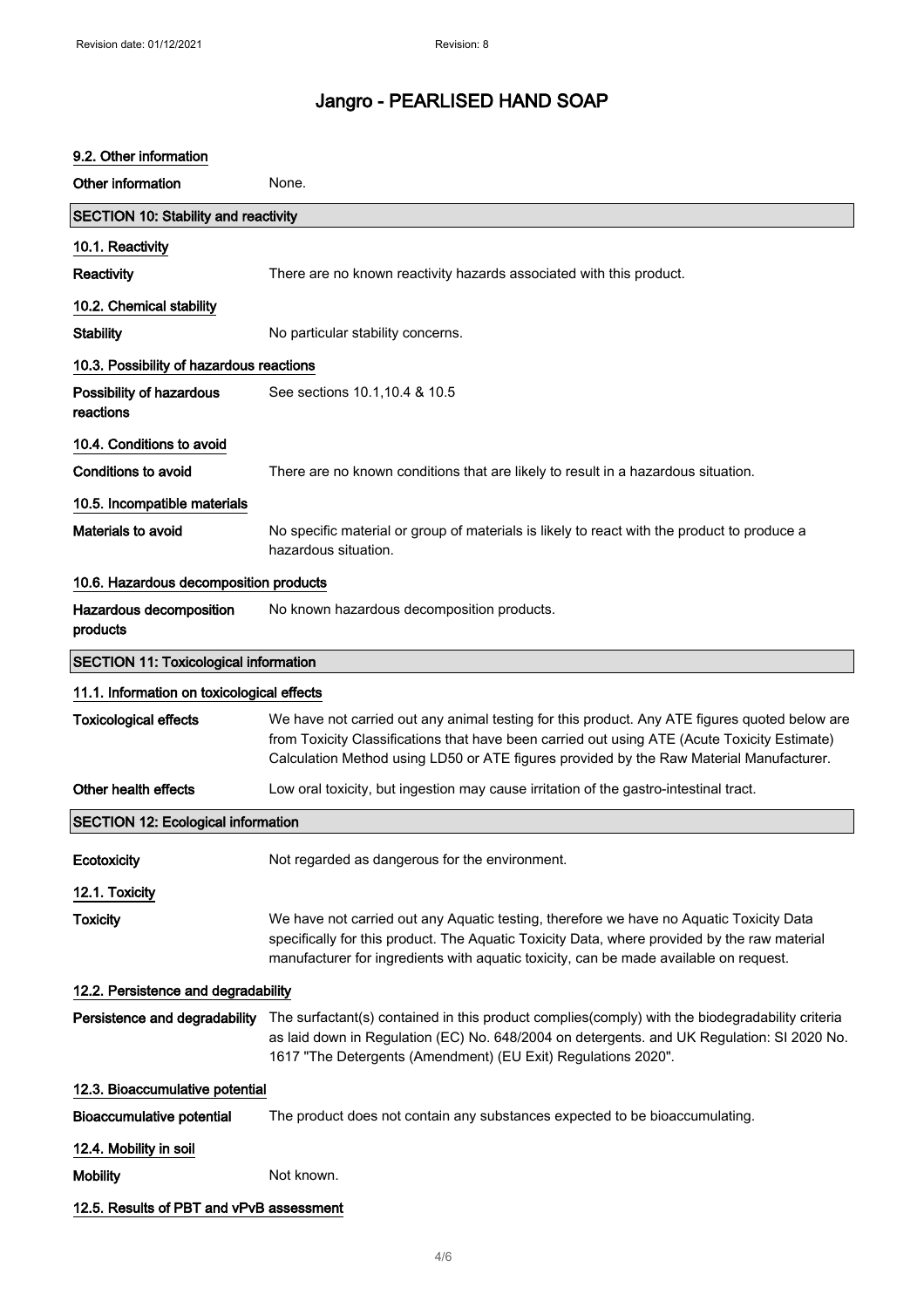| Results of PBT and vPvB<br>assessment                                                                 | This product does not contain any substances classified as PBT or vPvB.                                                                                                                                                                                                                                                                                                                                                                               |  |
|-------------------------------------------------------------------------------------------------------|-------------------------------------------------------------------------------------------------------------------------------------------------------------------------------------------------------------------------------------------------------------------------------------------------------------------------------------------------------------------------------------------------------------------------------------------------------|--|
| 12.6. Other adverse effects                                                                           |                                                                                                                                                                                                                                                                                                                                                                                                                                                       |  |
| Other adverse effects                                                                                 | Not known.                                                                                                                                                                                                                                                                                                                                                                                                                                            |  |
| <b>SECTION 13: Disposal considerations</b>                                                            |                                                                                                                                                                                                                                                                                                                                                                                                                                                       |  |
| 13.1. Waste treatment methods                                                                         |                                                                                                                                                                                                                                                                                                                                                                                                                                                       |  |
| <b>Disposal methods</b>                                                                               | Small amounts (less than 5 Litres) of unwanted product may be flushed with water to sewer.<br>Larger volumes must be sent for disposal by approved waste contractor. Consign empty<br>container to normal waste.                                                                                                                                                                                                                                      |  |
| <b>SECTION 14: Transport information</b>                                                              |                                                                                                                                                                                                                                                                                                                                                                                                                                                       |  |
| General                                                                                               | Not classified for Transport.                                                                                                                                                                                                                                                                                                                                                                                                                         |  |
| 14.1. UN number                                                                                       |                                                                                                                                                                                                                                                                                                                                                                                                                                                       |  |
| Not applicable.                                                                                       |                                                                                                                                                                                                                                                                                                                                                                                                                                                       |  |
| 14.2. UN proper shipping name                                                                         |                                                                                                                                                                                                                                                                                                                                                                                                                                                       |  |
| Not applicable.                                                                                       |                                                                                                                                                                                                                                                                                                                                                                                                                                                       |  |
| 14.3. Transport hazard class(es)                                                                      |                                                                                                                                                                                                                                                                                                                                                                                                                                                       |  |
| Not regulated.                                                                                        |                                                                                                                                                                                                                                                                                                                                                                                                                                                       |  |
| 14.4. Packing group                                                                                   |                                                                                                                                                                                                                                                                                                                                                                                                                                                       |  |
| Not applicable.                                                                                       |                                                                                                                                                                                                                                                                                                                                                                                                                                                       |  |
| 14.5. Environmental hazards                                                                           |                                                                                                                                                                                                                                                                                                                                                                                                                                                       |  |
| Environmentally hazardous substance/marine pollutant<br>No.                                           |                                                                                                                                                                                                                                                                                                                                                                                                                                                       |  |
| 14.6. Special precautions for user                                                                    |                                                                                                                                                                                                                                                                                                                                                                                                                                                       |  |
| Not applicable.                                                                                       |                                                                                                                                                                                                                                                                                                                                                                                                                                                       |  |
| 14.7. Transport in bulk according to Annex II of MARPOL and the IBC Code                              |                                                                                                                                                                                                                                                                                                                                                                                                                                                       |  |
| <b>Transport in bulk according to</b> Not applicable.<br>Annex II of MARPOL 73/78<br>and the IBC Code |                                                                                                                                                                                                                                                                                                                                                                                                                                                       |  |
| <b>SECTION 15: Regulatory information</b>                                                             |                                                                                                                                                                                                                                                                                                                                                                                                                                                       |  |
|                                                                                                       | 15.1. Safety, health and environmental regulations/legislation specific for the substance or mixture                                                                                                                                                                                                                                                                                                                                                  |  |
| <b>National regulations</b>                                                                           | This is a Cosmetic product, therefore the GHS/CLP Regulations do not apply.                                                                                                                                                                                                                                                                                                                                                                           |  |
| <b>EU</b> legislation                                                                                 | In EU: "European Cosmetics Regulation N° 1223/2009." and in UK: "SI 2020 No. 696 - The<br>Product Safety and Metrology etc. (Amendment etc.) (EU Exit) Regulations 2019.".<br>This product is a Cosmetic so although the GHS/CLP Regulations do not apply the Safety<br>Data Sheet has been prepared in accordance for EU: with "REACH Commission Regulation<br>(EU) No 2015/830 (which amends Regulation (EC) No 453/2010 & 1907/2006)." and for UK: |  |

#### 15.2. Chemical safety assessment

No chemical safety assessment has been carried out as not applicable as this product is a mixture.

with "SI 2020 No. 1577 - The REACH etc. (Amendment etc.) (EU Exit) Regulations 2020.".